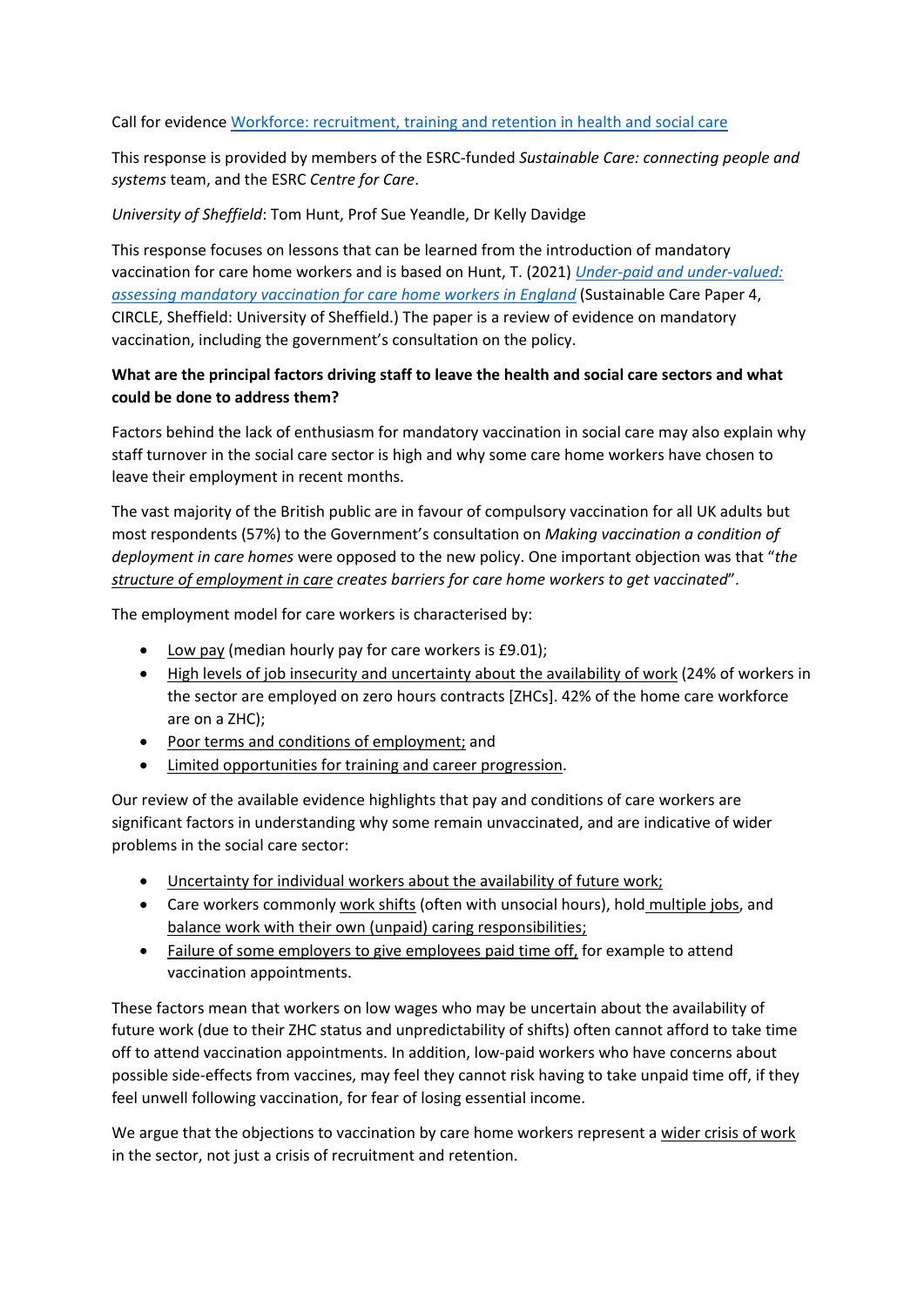## **To what extent are the contractual and employment models used in the health and social care sectors fit for the purpose of attracting, training, and retaining the right numbers of staff with the right skills?**

We again take this question through the lens of mandatory vaccinations for care workers.

- Improve jobs (to improve jab take-up) and to recruit and retain staff. Most care workers are dedicated to their work, but many are exhausted and burnt-out by their experiences at work during the pandemic.
- Care workers face an employment situation of low pay; long hours, with unpredictable and unsociable shift patterns; poor terms and conditions; and limited opportunities for career progression.
- Care home workers are under-paid and under-valued. The persistence of low pay that is falling behind other sectors is further evidence of the undervaluing of care work, as is the Government's continued delay in setting out proposals for care sector reform.
- The sense that care work is not valued or appreciated feeds into wider concerns that the voices of care workers and others in the sector are disregarded, compared to the NHS, and that the sector is 'powerless'.
- Are care workers considered to be 'professionals'? Professionalisation in care, and the ability to exercise 'professional autonomy', is intrinsically linked to the employment conditions of care workers.

We argue that there are a number of lessons to learned from the introduction of mandatory vaccination for care workers, and consider the following questions salient:

- Would more care workers have voluntarily chosen to receive vaccination if their work was better-paid, and provided better security and benefits (such as sick pay) and opportunities for progression?
- Would the care sector face long-term challenges in recruiting and retaining staff if employment conditions in the sector improved?
- Would the prevailing 'low pay, poor conditions' employment model in care persist if the care system received the funding it needs?
- Would mandatory vaccination have been introduced if the care sector had forums equivalent to those in the NHS in which workforce voice was heard? Would the prevailing 'low pay, poor conditions' employment model in care persist if such forums existed?
- Would care work be better appreciated if care workers' pay and conditions were improved and the sector provided more attractive career opportunities?
- Would questions about the enforcement of mandatory vaccination, its potential discriminatory effects, and the legality of the policy remain unanswered if the sector had a stronger unified voice?
- Would mandatory vaccination have been introduced if care workers had a professional status equivalent to that of healthcare professionals?

If planned reforms set out in the Social Care White Paper are to establish the long-term settlement the sector needs, all stakeholders will need to be involved in their design and implementation. Care workers should be fully involved in the reform process to improve the contractual and employment models in social care; these are currently not fit for the purpose of attracting, training, and retaining adequate numbers of staff with the right skills. The introduction of mandatory vaccination for care home workers has exacerbated the recruitment and retention crisis in care. It provides an